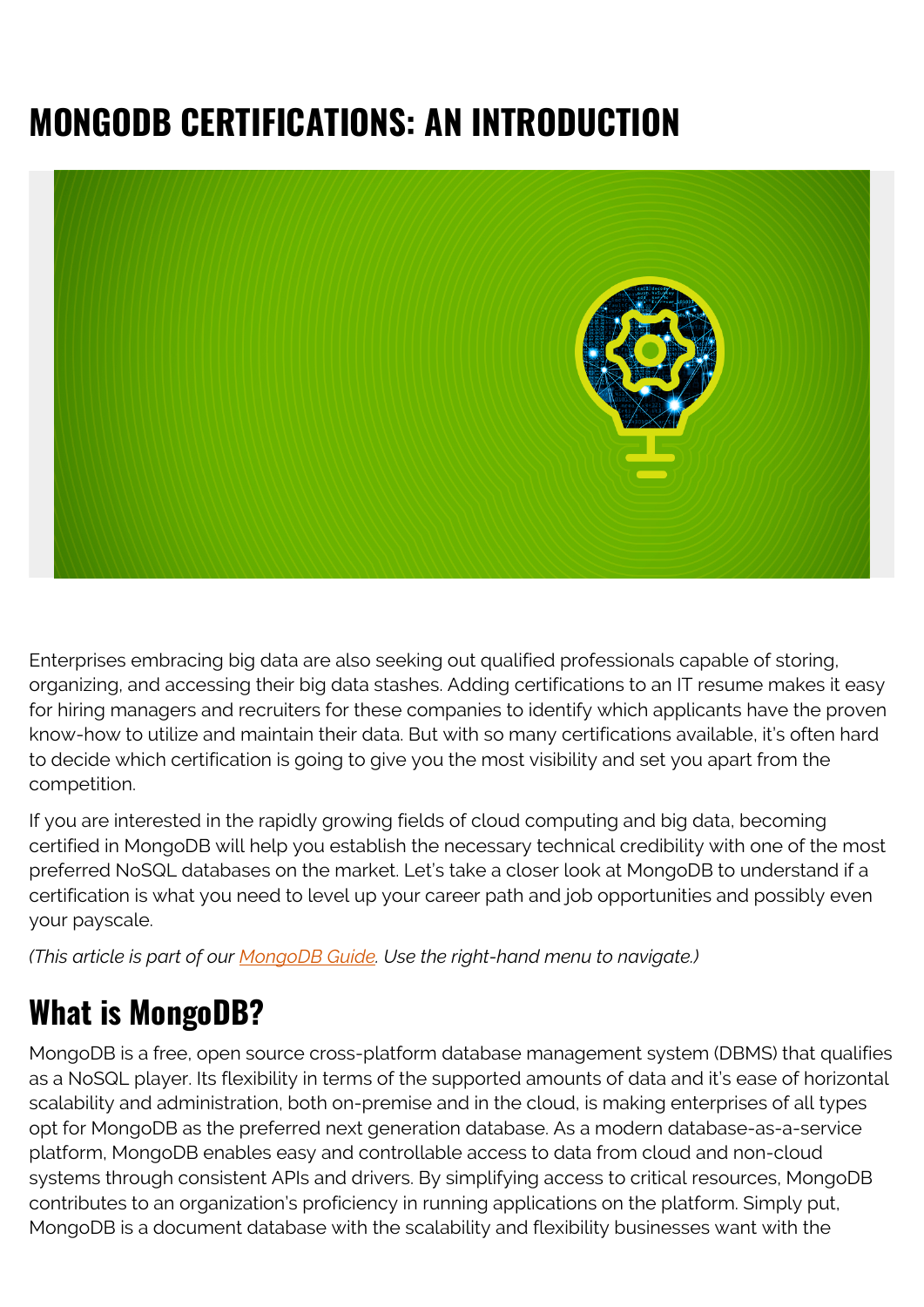querying and indexing they need.

Here's more of the key features that make MongoDB one of today's leading general purpose database platforms designed to help developers build apps faster.

- High availability with replica sets
- Horizontal scalability
- High performance data persistence
- Indexing with primary and secondary indices
- Ad hoc queries for CRUD, data integration, text search, and geospatial q
- Aggregation pipeline
- ACID transactions
- Storage engine
- File storage
- Capped collections

#### **Who uses MongoDB?**

Microservice architectures in particular benefit from centralized and easily accessible database resources, as many applications need to access and share data. Data applications that take advantage of centralization, like legacy modernization and analytics, are also fantastic candidates for cloud database usage. While certain use cases are more obvious candidates for cloud database usage, more traditional use cases, like real-time online transaction processing, caching, or data warehousing work just as well in the fully managed paradigm.

MongoDB proudly works with some of the most successful and innovative companies across the globe and across industries with companies like eBay, Google, PayPal, Facebook, Verizon, UPS, and Adobe just to name a few.

# **Available MongoDB Certifications**

Due to incredible demand from developers and database administrators, MongoDB offers certifications and free online training through [MongoDB University](https://university.mongodb.com/) that provides curriculums designed around two separate credentials.

- **Database Administrators (DBAs)** are fluent in managing MongoDB, including its run-time configuration, processes, sharding, backup and recovery, monitoring and performance tuning.
- **Database Developers** are fluent in one or more programming languages, each with its own associated MongoDB driver. They also understand the minutiae of performing MongoDB CRUD (Create, Read, Update and Delete) operations, indexing, aggregation, replication and basic database scaling.

These certifications, according to MongoDB, give developers and DBAs a new means to prove their expertise on MongoDB while helping organizations hire and develop qualified professionals. These credentials recognize individuals with proven knowledge of the concepts and mechanics of the database and practical skills required to build applications backed by MongoDB. Certified professionals go on to serve as leaders, educators, and experts sharing their first-hand knowledge and experience in building and maintaining MongoDB applications.